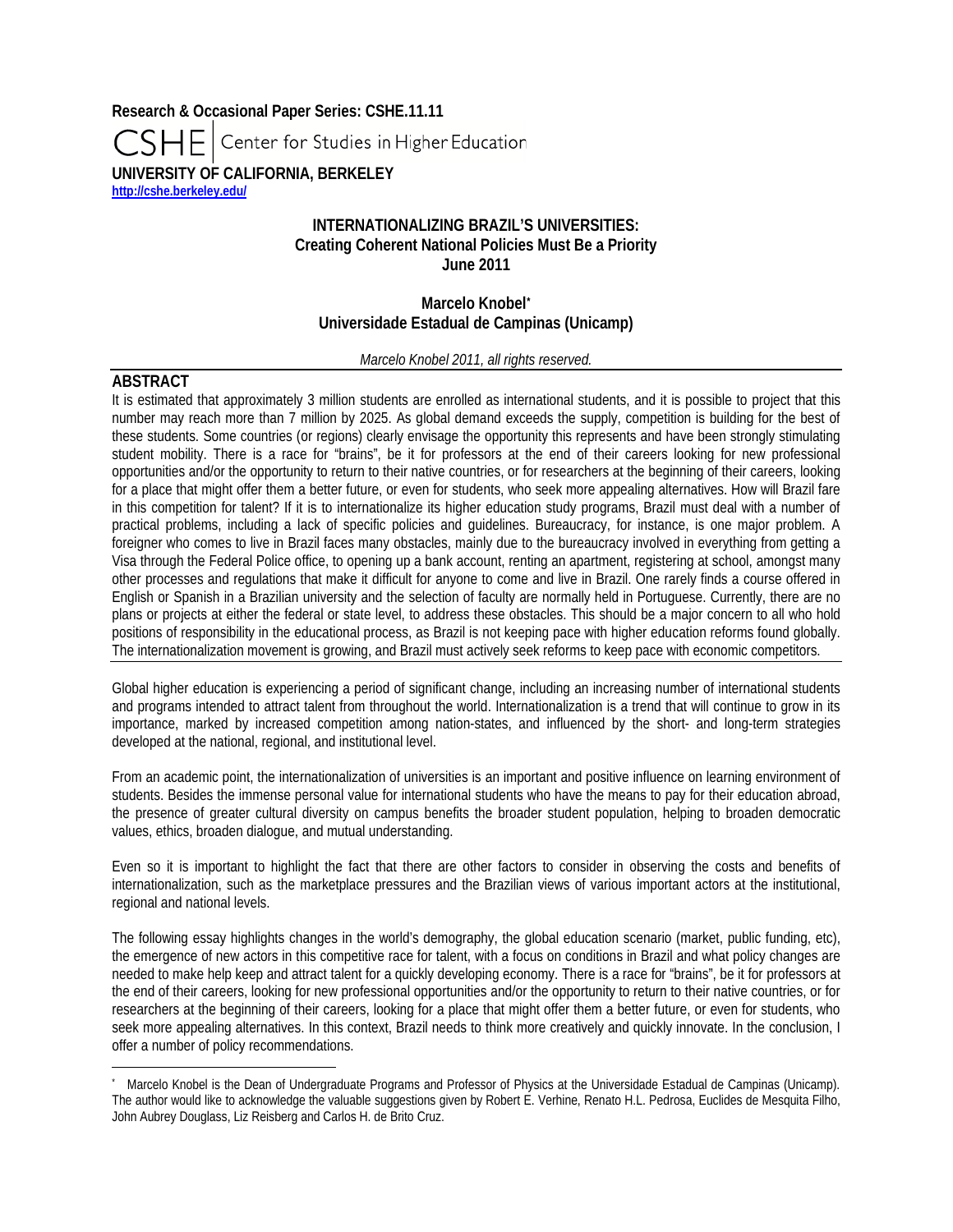#### **WORLD DEMOGRAPHIC CHANGES**

With the declining birth rate in most developed countries, Africa, Asia and Latin America are responsible for much of the world's population growth. One consequence is the lack of qualified workers in the developed countries, leading to recruitment of foreign students and qualified workforce.

On the other hand, high population growth rates in countries that do not have a well-established educational systems that can grow has led to the search for opportunities in other countries. With the population growth and aging, there also are social pressures to change the destination of public resources from education to health, for example. It is not clear, in this scenario, how various countries, including the BRICS (Brazil, Russia, India, China, and now South Africa), will respond to the pressure for the massification of higher education, which has reached 40 to 50% of the young population in some countries (world average is around 25%).

It is estimated that approximately 3 million students nowadays have the means to benefit from an international experience, and it is possible to conjecture that this number may reach 7.3 million by 2025. As global demand exceeds supply, there is an opportunity for Brazil. But there is increased competition for theses students.

#### **EDUCATION AS A GLOBAL MARKET AND GOVERNMENT FUNDING IN DECLINE**

Some countries (or regions) clearly envisage the opportunity that this growing world demand for higher education represents and they have established policies and programs to stimulate student mobility. In regions such as Europe, a political agenda has emerged that has made higher education more international in its scope, with scholarships for international students, and the acceptance of disciplines and courses taken in another country (the most important example is certainly the Bologna Process).

Moreover, these changes in the market for international students coincides with the internationalization of scientific research in which academics work and communicate increasingly with colleagues from throughout the world.

Public spending per student is decreasing globally, and governments are transfering costs to institutions and students. Universities are being held more and more accountable for their financial dealings, activities and results, and, as a consequence, the universities increasingly tend to follow a more business like model, with strategic planning, efficiency focus and so forth. The lack of public funding has led to some creative partnerships with the private sector in many public universities, especially for the construction of facilities, funding for research or the execution of specific programs.

Communication becomes a crucial factor, and English (the dominant language in the world of business and academic research) is also the *lingua franca* of any nation or university that wishes to attract talent to its academic programs. From this perspective, countries where English is used in higher education have a competitive advantage in this complex educational "market".

This fact of the postmodern world provides an advantage for universities in the USA, Canada, Australia and the United Kingdom, and also in India, South Africa, Hong Kong, Singapore, and other countries both in Europe and in South East Asia that have tended to use English in their academic programs.

#### **CHANGES IN THE WORLD SCENARIO OF HIGHER EDUCATION**

Despite criticisms, the ranking of higher education institutions has been used to shape public policies in some countries, like Spain, Japan, Hong Kong and South Korea. Others, like Germany and China, plan actions with rather ambitious goals to develop elite world class universities.

An analysis of the various rankings indicates a growing presence of countries that have not been part of the traditional block, the result of a deliberate national strategy to become important educational hubs in their area of influence. This is the case in China, Singapore, Malaysia, South Korea and the Gulf countries, all aiming at becoming world class educational and research centers, and challenging primacy of the USA and Europe.

In this strategy, many universities in developing nations have cooperated with well-known universities, creating a wide debate about the internationalization models. It is worth noting, in this case, the absence of Africa and Latin America in this agenda of building world-class universities and attracting international talent.

#### **THE BRAZILIAN CASE**

**CSHE** Research & Occasional Paper Series The Brazilian population today is 195 million inhabitants, distributed in 27 states and in more than 5 thousand cities, the country currently has the world's 7th largest Gross Domestic Product (GDP) (approximately 2.1 trillion dollars). The country has a very distinct higher educational system, with a relatively small number of public (federal, state, or municipality) research universities,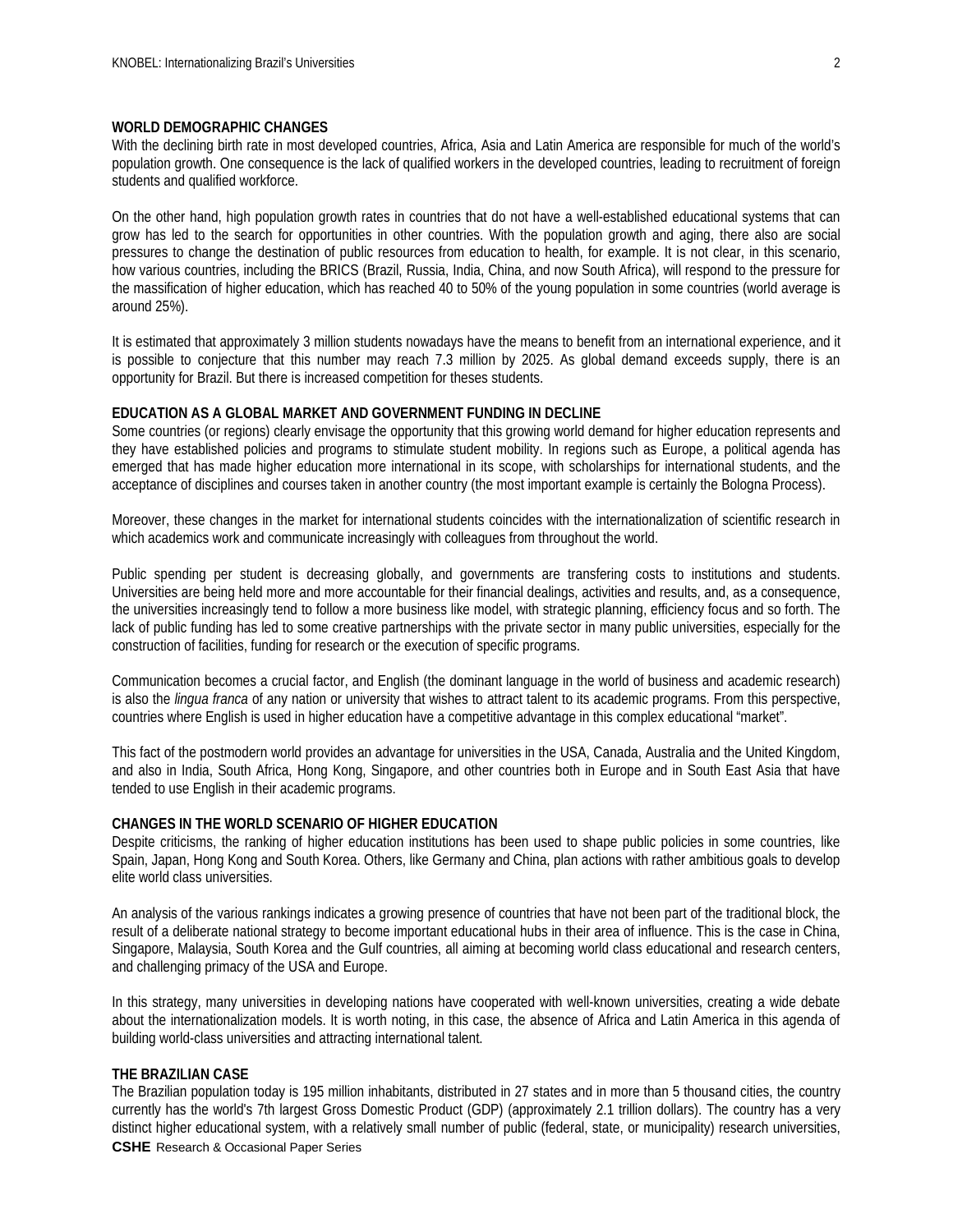and a large number of private institutions, both philanthropic/confessional and for-profit oriented. There are, currently, approximately 5.9 million young students enrolled in higher education undergraduate programs in the country, with 77% of these students enrolled in private institutions.

Historically, the higher education institutions were organized according to the European tradition. There are only incipient experiences of "college" type undergraduate study programs. There is also a small and yet growing segment of vocational posthigh school education (about 10% of the total enrollment figures).

Brazilian universities are relatively young, the oldest schools date from the 19th century, but the first universities were structured in the 1930's. The 1968 educational reform introduced many elements of the North American higher education model, including the masters degree and doctoral programs, the credit system, the substitution of chairs for academic departments, among other changes.

This reform was accompanied by the creation or expansions of many agencies to support research, both on federal and state levels that designate additional resources to students in public universities. Among these agencies we may include two from the Ministry of Science and Technology: The National Council for the Scientific and Technological Development (CNPq), that provides scholarships and resources for individual research projects, and the agency of Funding of Studies and Projects (FINEP), intended to finance large scale projects, infrastructure and innovation. Another agency of the Ministry of Education is responsible for the Coordination for High Education Improvement (CAPES), providing graduate scholarships and evaluating graduate study programs in Brazil.

There are also state agencies that support research and offer scholarships. In the State of São Paulo, the Foundation for the Support to Research of the State of São Paulo (Fapesp) is guaranteed 1% of the resources obtained from the Tax on the Circulation of Goods (ICMS) by the state constitution. In 2009 Fapesp received around 400 million dollars from this source. The State of São Paulo produces around 50% of the published papers and is responsible for 45% of the PhD theses of the country.

# **SYSTEM LIMITATIONS**

Despite its professionalization and expansion, the public system has not grown rapidly enough to accommodate the growing demand for higher education. Most of that growth has been absorbed by private institutions. Nowadays, approximately 77% of enrollments in higher education programs in Brazil are linked to private institutions (2/3 of that total in for profit institutions), many of them of questionable quality.

The limited growth of public institutions may be explained by two factors: their high cost, due to research expenses and the relatively high salaries paid to faculty members, and an extremely competitive selection system for entering students, , called the "vestibular". To give an idea of this competitiveness, the 2011 "vestibular" held at the University of Campinas (Unicamp), one of the most important public research universities of Brazil, had approximately 57 thousand candidates for a little more than 3.3 thousand enrollment vacancies, which means that only 6% of the applicants get a seat in the university classroom. This is very different than what happens in most Latin American countries, where, in general, admission is open and free of charge and there is a lack of incentives to pursue relatively poorly paid academic careers in public institutions.

In Brazil, public institutions are financed with federal or state government funds and charges of any kind are forbidden by the constitution. On the other hand, private institutions mostly depend on tuition and fees.

There is an intrinsic contradiction in the existing model. The tuition-free public institutions attract students with more qualifications, usually from wealthier families. So, the majority of the private institutions focus on a low-income public, with night classes because the students, in general, have to work during the day. These institutions cannot afford to hire full time professors or offer them conditions to carry out scientific research. Besides that, they do not offer courses that require high investment, such as those requiring labs or small classes. Therefore, the majority of courses focus on the social professions, such as administration, law, accounting, and pedagogy, instead of basic science, engineering, medicine and so forth.

The graduate sector data is collected by CAPES. In 2009, there were more than 103 thousand students in Masters Degree programs and almost 58 thousand in Doctorate programs. Of the 161 thousand graduate students, 80% were in public universities, one third of them in the State of São Paulo. More than 12 thousand PhD's and 41 thousand Master Degree certificates were awarded in 2010, in all areas of knowledge.

**CSHE** Research & Occasional Paper Series The graduate system is rather well structured, with a consolidated evaluation system, organized by Capes, and with more than 2,700 Masters and PhD programs. This graduate system leads to a research process that has also been consolidated, both in terms of numbers and of quality. The growth rate of research in Brazil may be verified by the number of published articles in ISI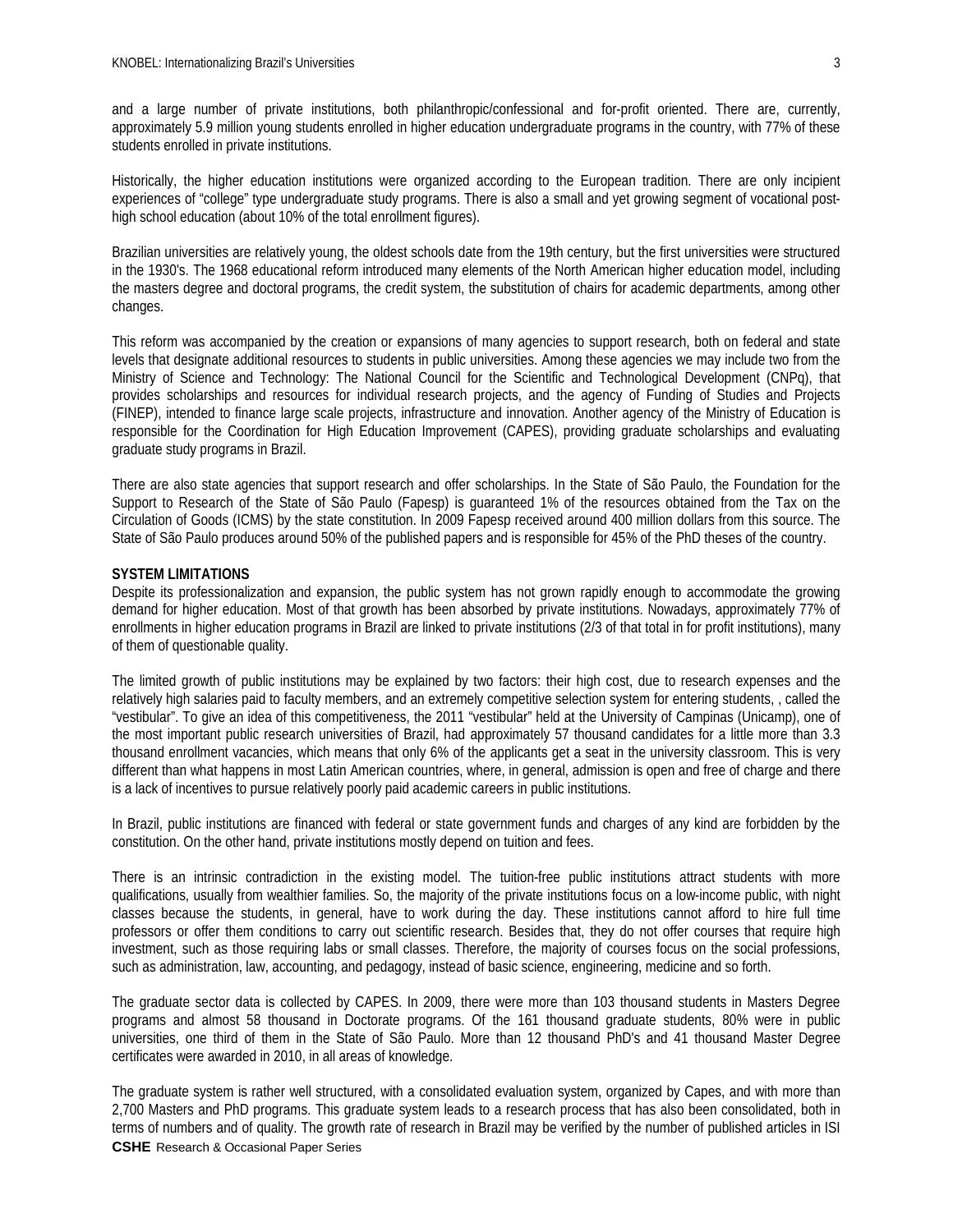Web of Science indexed journals, for example, which has increased by 18% in the last few years. Brazil has obtained, in 2009, the 13th place in the ranking of the number of articles in this database (32,100 articles), which represents 2.7% of the articles produced in the world. These figures could be higher, if one takes into account the fact that only 1.1% of Brazil's GDP is spent on Science and Technology, a rather low percentage if compared with many developed or developing countries.

### **GRADUAL CHANGE**

Public universities nowadays represent a minor group in the Brazilian higher education context, in terms of undergraduate study programs, with no indication that the private sector will evolve towards a more serious academic model. These facts highlight the huge differences that exist between both sectors and they show how complex it is to deal with this theme in such broad perspective. The public educational system absorbs only 23% of the youth enrolled in higher education, and that percentage has continuously declined for the past 15 years (it was about 40% in 1994). It may soon be that only 15% of Brazil's 18-24 age cohort attend a public university level program.

In summary, the dynamics in the higher education system in Brazil move extremely fast and several elements are coming into play and changing the current situation. In the public sphere, federal and the state governments have encouraged public institutions to take in more students and offer night time undergraduate level programs, as a means to expand the reach of the public universities. Additional resources are offered by a federal government program called REUNI, to public universities to expand their enrollment. Also, a number of new federal universities have been created in different parts of the country. Simultaneously, private universities that offer scholarships to a certain number of low-income students receive a tax exemption statu, from the federal government, through a program called PROUNI.

To help partially address socio-economic inequalities in Brazil, many institutions have initiated affirmative action practices (using various criteria) and a vigorous debate about the subject has begun. Furthermore, new elements have emerged in the Brazilian higher education context, including technical college level programs, which have increased greatly in past years, along with federal and state initiatives to expand e-learning, of which the Open University of Brazil – UAB, is an example, in the federal sphere. On a state level, Univesp, in São Paulo, is another model to be considered.

#### **A PARADOXICAL SITUATION**

Brazil presents a paradoxical situation when the discussion involves higher education and its place in the world. On the one hand, it presents a number of consolidated research centers (both federal and state owned), with 2.7% of the world's research (13th place in a worldwide rank), and 12 thousand PhD's and 41 thousand students completing master degree level programs every year.

However significant these data may be, they are timid when compared to other places of the world. Brazil has approximately 1.4 doctors per thousand inhabitants in the age group of 25 to 64 years old, whereas developed countries have, for example, 23 in Switzerland, 15.4 in Germany, 8.4 in the United States, and 6.5 in Canada (source: "Doctors 2010: Studies of demography of tech-scientific Brazilian base", edited by CGEE).

Thus, despite the efforts, Brazil still lacks a significant critical mass of researchers and PhD's and needs to create specific policies that should include attracting talent from around the world. These deficiencies are more evident in moments of economic growth, when the lack of specialized professionals is most exaggerated. Brazil has a growing unmet demand for engineers, for instance, which is a concern for politicians, educators and those in charge of the private sector.

These challenges for Brazil also reflect problems in the pipeline to higher education. There continue to be large disparities at the elementary and the high school levels with immense regional differences that reflect tremendous economic and social development inequalities. The country should deal with and present solutions to the lack of space in public universities, in order to increase the number of young people enrolled in higher education, and thus advance in this discussion as to what is the role and participation of private and public institutions, in the context of the higher education system.

This topic has to do also with the public funding issue, governance, and many other needy areas, so as to make real significant changes in the existing scenario. Furthermore, another issue needs to be tackled: the access to public universities and the diversification of possibilities made available to young people as they complete the High School program, which should bring into this debate issues related to affirmative action and social inclusion.

Brazil boasts consolidated and leading research and teaching groups, world leaders in many areas, as well as other specific areas in which the country is certainly a world reference. Moreover, Brazil has developed a complex and comprehensive evaluation system for both undergraduate and graduate levels, regulating the sector as well as providing useful information to the universities and programs seeking self-improvement.

**CSHE** Research & Occasional Paper Series